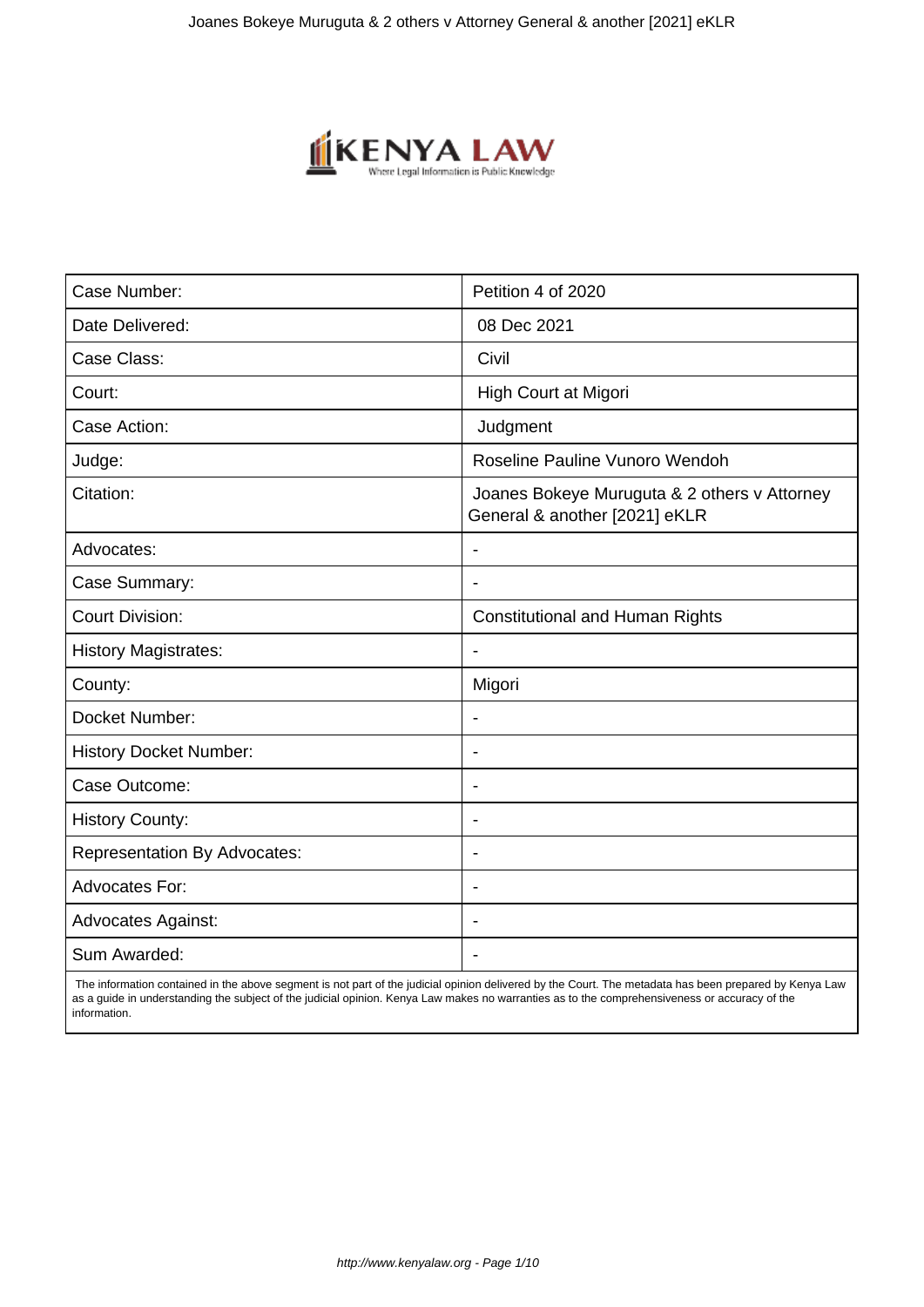## **REPUBLIC OF KENYA**

## **IN THE HIGH COURT OF KENYA**

## **AT MIGORI**

## **CONSTITUTIONAL AND HUMAN RIGHTS DIVISION**

### **PETITION NO. 4 OF 2020**

## **IN THE MATTER OF ARTICLES 22,(1), 258 OF THE CONSTITUTION OF KENYA 2010**

**AND**

# **IN THE MATTER OF ALLEGED CONTRAVENTION OF RIGHTS & FUNDAMENTAL**

## **FREEDOMS UNDER ARTICLES 1, 2, 6 (3), 10, 11 (1), 19, 20, 21, 23, 24, 27, 44, 45, 47, 73**

# **(1), 153, 154, 174, AND 232 OF THE CONSTITUTION OF KENYA**

**AND**

## **IN THE MATTER OF NATIONAL GOVERNMENT CO-ORDINATION ACT**

## **BETWEEN**

**MANASE NYAISIRI MOGENDI....................................................................................2ND PETITIONER**

**MWITA M. NSATO......................................................................................................................3RD PETITIONER**

### **-VERSUS-**

**ATTORNEY GENERAL.......................................................................................................1ST RESPONDENT**

# **CABINET SECRETARY FOR INTERIOR AND**

**CO-ORDINATION OF NATIONAL GOVERNMENT..............................2ND RESPONDENT**

### **JUDGEMENT**

This Petition was filed on 8/12/2020. The Petitioners seek the following orders and declarations:

**i. A declaration that the decision, action made by the Cabinet Secretary vide Gazette Notice No. 9587 on 20th November 2020 as corrected in corrigenda appearing in Gazette Notice Number 4724 of 27th November 2020 and all other directive and/or pronouncements thereto are unlawful and unconstitutional and in violation of Articles 1, 2, 6, 10, 11, 19, 20, 21, 24, 27, 44, 45, 47, 73, 153, 154, 174 and 232 of the Constitution respecting creation of new Divisions of Nyamohanse and Nyamosense.**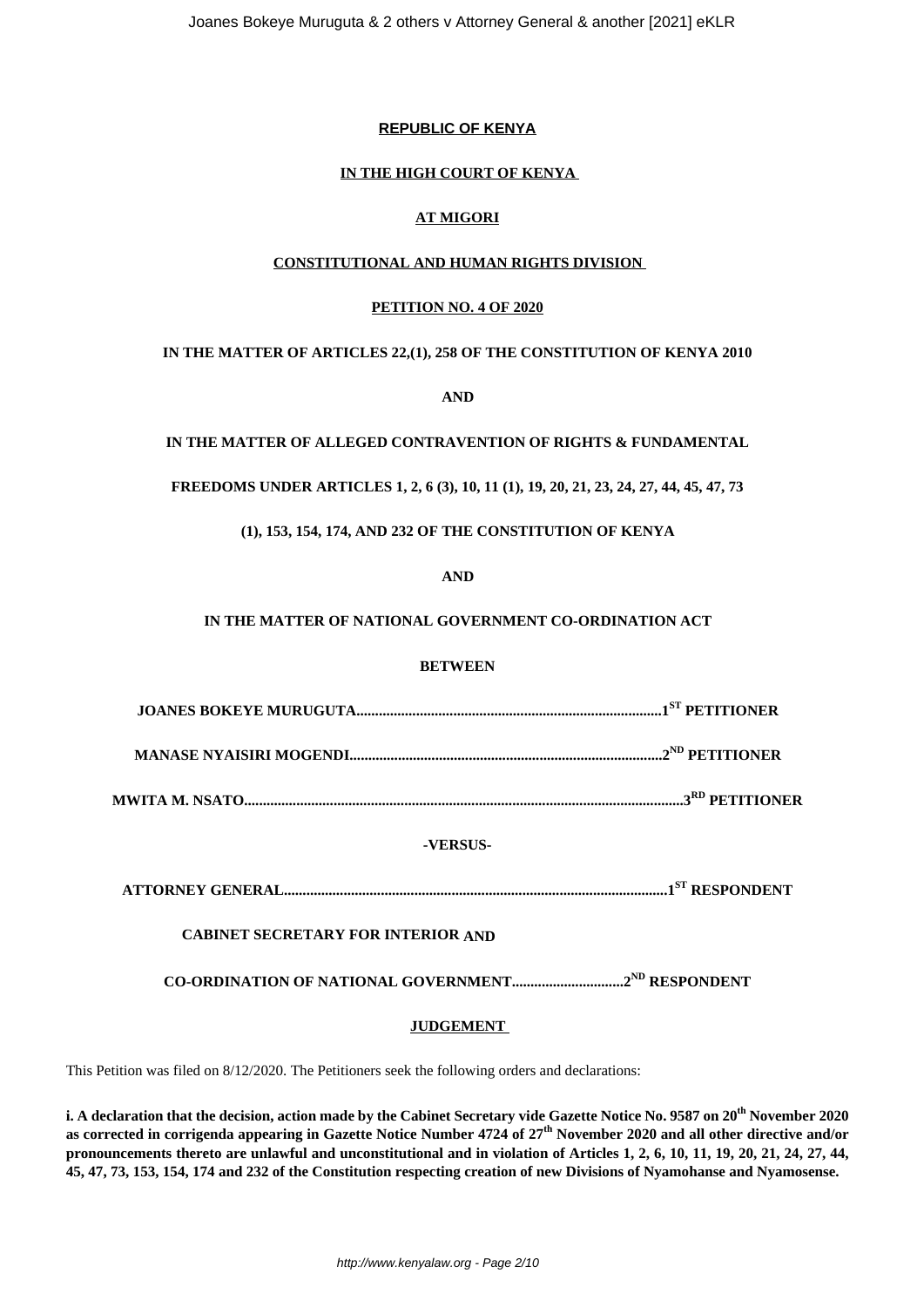**ii. A declaration that the direction and or actions by the Cabinet Secretary Interior and Co-ordination of National Government vide Gazette Notice No. 9587 of 20th November 2020 and corrigenda appearing in Gazette Notice 4724 in Vol. CXXII No. 207 of 27th November 2020 and all other directives and or directives thereto have discriminated against the residents of Old Masaba Division more especially its old Bugumbe East Location and more especially the Resident of the Old Nyangonge Sub Location now new Nyangonge Location.** 

**iii. An order of Certiorari be issued calling into court and quashing the entire decision and or actions of the Cabinet Secretary for Interior vide Gazette Notice No. 9587 and corrigenda aforementioned above as respecting the creation of new Divisions Nyamohanse and Nyamosense out of the Old Masaba and Mabera Divisions.** 

**iv. An order of Prohibition be and is hereby issued restraining the 2nd Respondent from implementing his decision creating two new divisions as disclosed vide Gazette Notice Number 9587 of 20th November 2020 and corrigenda No. Gazette Notice 4724 in Gazette Notice Vol. CXXII No. 207 of 27th November 2020 or any directive in furtherance of such decision creating Divisions Nyamohanse and Nyamosense out of the Old Masaba and Mabera Divisions.**

**v. A Conservatory Order be issued suspending the directive made by the Cabinet Secretary Interior and Co-ordination of National Government vide Gazette Notice No. 9587 of 20th November 2020 and corrigenda No. 4724 creating new Divisions Nyamohanse and Nyamosense out of the old Divisions of Masaba and Mabera Divisions pending the hearing and determination of the Petition.** 

**vi. A Conservatory Order be issued restraining the 2nd Respondent acting by himself or any other person under his command from implementing the decisions contained in the aforesaid Gazette Notices creating new Divisions Nyamohanse and Nyamosense out of the old Divisions of Masaba and Mabera.**

**vii. An Order of Mandamus compelling the 2nd Respondent to create a new Division exclusively out of the old Masaba Division and another new one out of old Mabera Division as was agreed lawfully Constitutionally and legitimately expected.** 

### **viii. Any other relief.**

### **ix. Costs be provided for.**

Filed simultaneous with the Petitions is an application dated 7/11/2020. The Respondents were served with the said application together with the Petition. Having failed to respond to the application on 14/4/2021, this court granted temporary Conservatory orders against the 2nd Respondent by himself or any other person from implementing the decision published in the Gazette Notice N0. 9587 dated 20/11/2020.

The Court gave directions that the Petition be canvassed by way of written submissions. Again, the Respondents were served but failed to respond. The Petitioners filed their written submissions on 7/6/2021 though the firm of Amonde Kisera Advocate.

The 1<sup>st</sup> petitioner, who also has the authority to act on behalf of the other petitioners, describes himself as a resident of Nyankore Sub-Location in the old Bugumbe East Location in old Masaba Division of old Kuria West sub county within Migori County.

The 1<sup>st</sup> petitioner stated that he, together with the other co-petitioners brought this petition on their own behalf and on behalf of the citizens who inhabit the Old Masaba Division more specifically its old Location of Bugumbe East which comprised old Nyangoge and Nyankore Sub-locations.

The 1<sup>st</sup> respondent is sued as the Principal Legal Advisor of the Government of the Republic of Kenya and a Member of the Cabinet as established under Articles 156 and 152 (i) (a) of the Constitution of Kenya respectively.

The  $2<sup>nd</sup>$  respondent is sued as an appointee of the President in charge of matters of Interior and Co-ordination of National Government pursuant to Article 154 of the Constitution.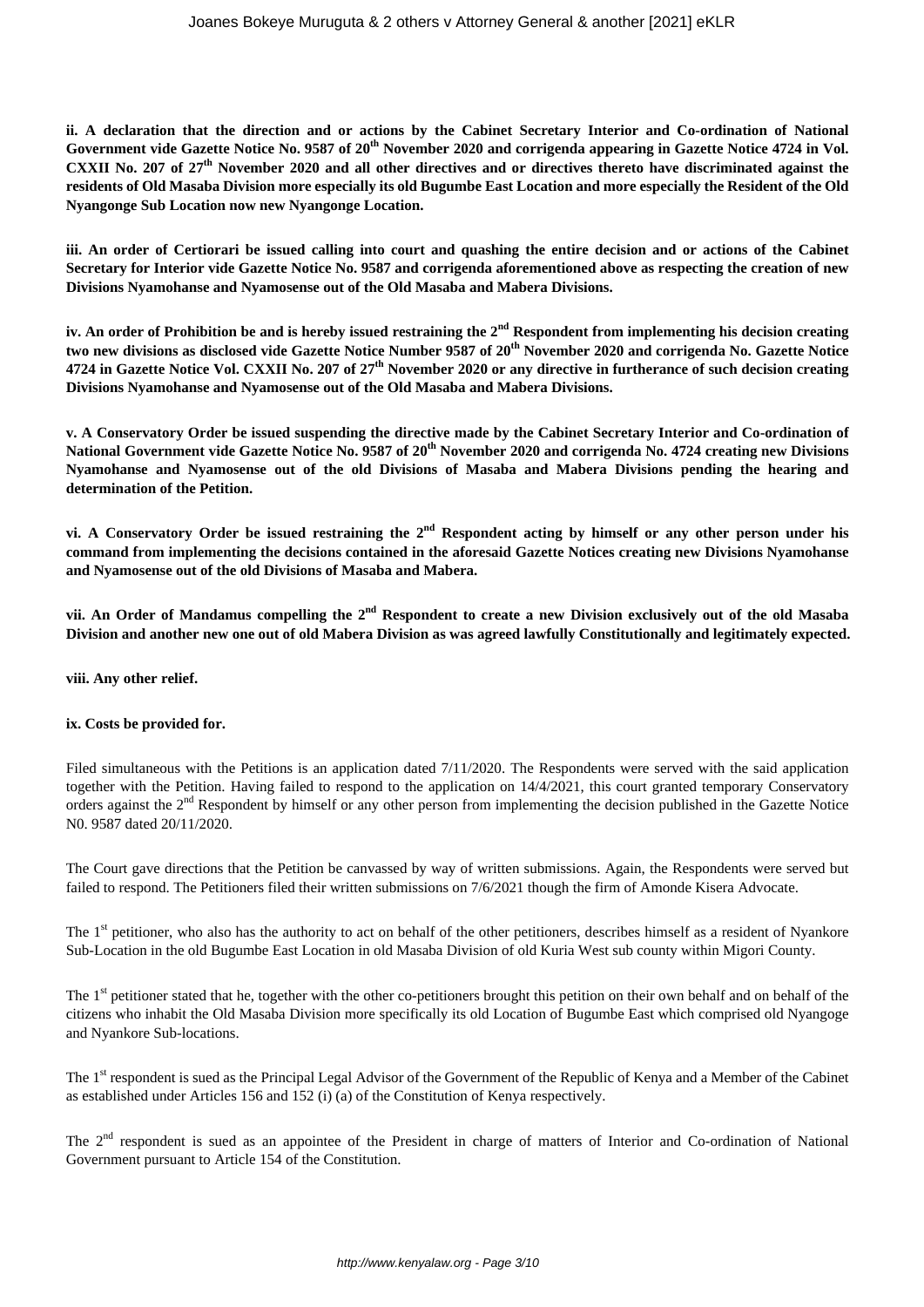Article 1 of the Constitution recognises the sovereignty of the people of Kenya and that the sovereign power vested in the people is exercised only in accordance with the Constitution and is exercised at the National level and County level through the different Arms of Government. Article 2 of the Constitution recognises the supremacy of the Constitution and that it binds all the organs of State. The  $2<sup>nd</sup>$  Respondent exercises delegated power from the Executive and must act in accordance with the Constitution and any other statutory provision made there under.

The crux of the Petitioners' case is hinged on the **Gazette Notice No. 9587 of 20/11/2020 and corrigenda No. 4724 (Gazette** Notice) published by the 2<sup>nd</sup> respondent, which created new Divisions, namely Nyamohanse and Nyamosense out of the old Divisions of Masaba and Mabera Divisions.

Prior to the publication of the Gazette Notice, there existed Kuria West Sub - County comprising of 5 Divisions namely **Masaba, Mabera, Ikerege, Isebania and Kehancha.**

That pursuant to Section 14 (1) and (3) of the National Government and Co-ordination Act, the 2<sup>nd</sup> Respondent created a **new subcounty called Mabera** comprising of the **old Divisions of Masaba** and **Mabera** with its headquarters in **Mabera Town.** Out of the new sub-county, two more Divisions were created comprising of **Nyabohanse** and **Nyamosense** and also new locations were created out of the geographical area initially comprised in the old Masaba and Mabera Divisions.

The Petitioners further contend that the old Divisions of Masaba and Mabera are predominantly inhabited by the Bugumbe Clan while the old Divisions of Isebania, Ikerega and Kehancha are predominantly inhabited by the Bukira Clan of Kuria Tribe.

It is also documented by the Petitioners that the idea to create the new Divisions from the Old Divisions was to maintain consistency and familiarity of services and geographical locations. Thus, **the new Division to be created out of the old Masaba Division was to be called Nyankore** and **the new Division to be created exclusively out of old Mabera Division was to be called Nyamosense.** 

In consideration of the creation of the new Divisions, public consensus was formed and took into account some considerations like the issues of population, clan features, proximity to the administrative headquarters and the historical boundaries of the administrative units of Locations and Sub - Locations and Communal Investments and cohesions which were curved out by identifying the existing geographical and administrative boundaries.

The  $2<sup>nd</sup>$  respondent is faulted, for being in contravention of the aforementioned public consensus, by irregularly, arbitrarily and though the abuse of the Constitution, created two new Divisions from the area comprised of the Old Masaba and Mabera Divisions vide the impugned Gazette Notice in an unfair, biased and skewed manner, against the Old Masaba Divisions and more especially to the inhabitants of the former Bugumbe East Location.

The discriminatory actions of the  $2<sup>nd</sup>$  respondent against the inhabitants of the old Masaba Division were particularised as follows:-

### **a. Creation of two new Divisions of Nyabohanse and Nyamosense within the old Mabera Division at the expense of the old Masaba Division whereas the purpose of the new creations was to equitably benefit each of the old Divisions.**

**b. Creating the new Divisions in a way that leaves the Old Masaba Division with a huge population which makes it appear not to have been spilt at all as the new Divisions are comprised of comparably very small populations thereby defeating the purpose of creation of new administrative units.** 

The old Mabera Division was comprised of Bugumbe West, Bugumbe South and Tagare Locations while the old Masaba Divisions was comprised of Bugumbe East, Bugumbe Central, Bugumbe North and Kombe Locations.

**a. In the old Mabera Division, the 2nd Respondent created and renamed Ngisiru Location out of the said Tagare Location and renamed it as Mabera Division.** 

**b. Out of the old Bugumbe West Location, was created Moheto Location and the said Bugumbe West and Moheto Locations**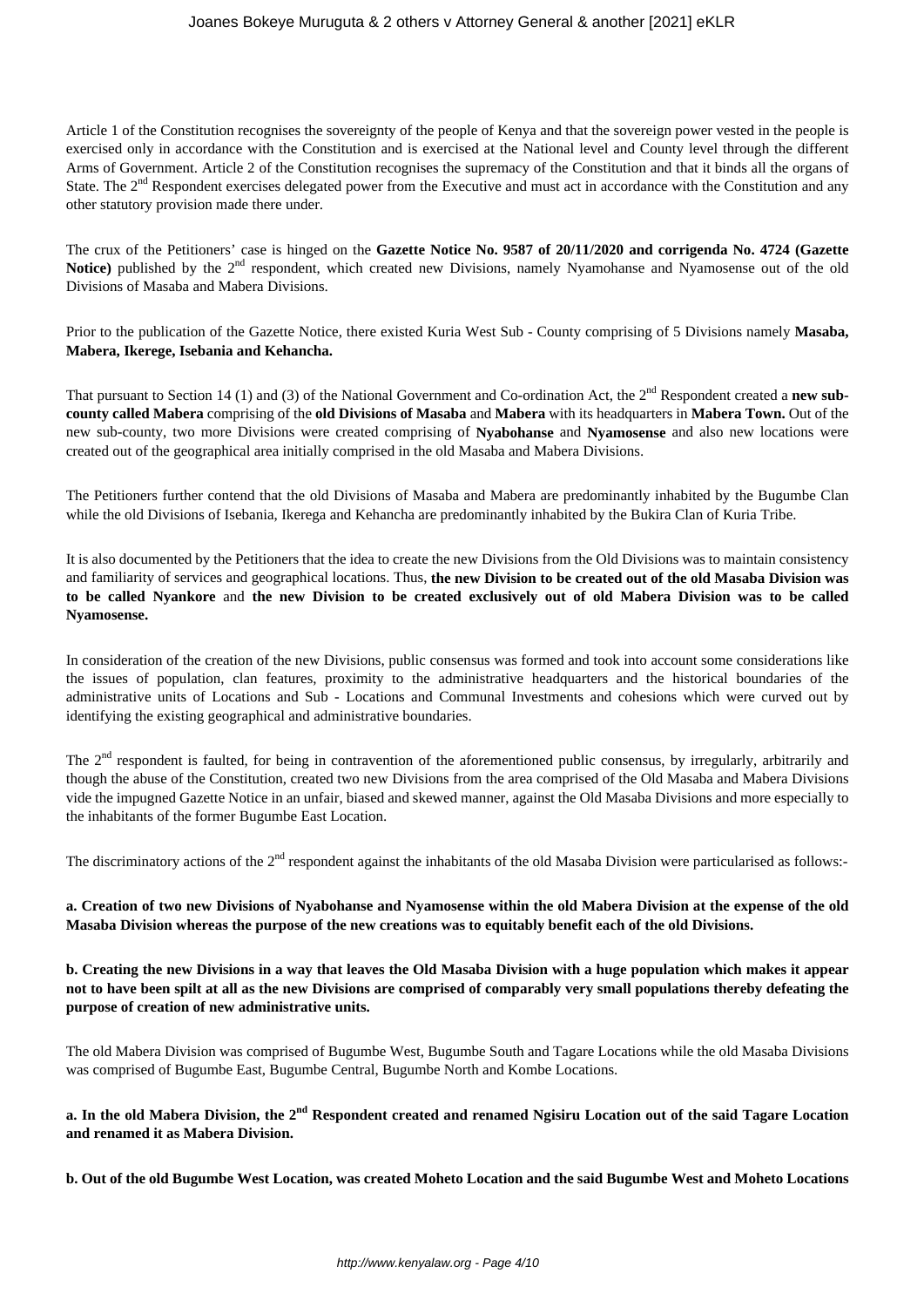**were renamed Nyamosense within the old Mabera Division.**

**c. The old Bugumbe East Location was comprised of two sub-locations namely Nyankore and Nyangoge. The 2nd Respondent hived off Nyangoge, made it a location and combined it with Bugumbe South location of old Mabera Division and named it Nyabohanse.**

### **d. The old sub-location of Bugumbe East of Nyankore has been renamed Bugumbe East Location and there is now confusion as the said Bugumbe East Location appears in both the new Masaba and new Nyabohanse Divisions as a location.**

The Petitioners contend that the effect of the creation of the two new Divisions out of the old Masaba and Mabera Divisions has been to create two new Divisions out of the Old Mabera with the help of just one former sub-location in Masaba called Nyangoge, now a location being transferred from the old Masaba to be combined with Bugumbe South Location to form Nyabohanse Division all for the benefit of the old Mabera at the expense of the old Masaba Division.

For the public participation, it was unanimously agreed that the new Division to be created out of the old Masaba Division would be called Nyankore Division to comprise of Old Bugumbe East and Bugumbe Central with its headquarters in Nyankore; that he names Nyangoge and Nyankore carry a cultural and historical values hence the names of the old sub-location of Nyankore within the Old Bugumbe East should be maintained even as the same is made a new location like her sister Nyangoge has retained her name.

It was urged that the residents of old Bugumbe East are not happy with the arbitrary splitting which took the old Sub Location of Nyangoge out of the old Masaba area to the old Mabera area and merged with Bugumbe South to form the new Nyabohanse Division; that it was contrary to the legitimate expectations of the petitioners that there would be creation of a new Division exclusively within the old Masaba and another exclusively within the old Mabera which would not necessitate any transfer from any portion of either the old Divisions into each other.

It is the Petitioners' case that the Gazette Notices are unreasonable, unfair, arbitrary while considering the geographical location, population, proximity to the headquarters, historical, cultural and public opinions gathered during the consultations with the public.; that the action has exposed the inhabitants of the former Masaba Division to open discrimination, bias and unfairness.

The Petitioners further contend that the  $2<sup>nd</sup>$  Respondent denied them their fundamental rights and contravened the following Constitutional provisions;

**i. Article 47 which gives them a right to expeditious, efficient, lawful, reasonable and procedural sound administrative action as provided for in the fair and Administration Act and National Co-ordination Act.** 

**ii. The decision by the 2nd Respondent offends the public service values and principles of responsiveness, prompt effective impartial and equitability contrary to Article 232 of the Constitution.** 

**iii. The 2nd Respondent's decision defeats the purpose of devolution as espoused in Section 14 of the National Co-ordination Act which must proximate accessibility of services as it discriminated against the inhabitants of the old Masaba Division contrary to Article 174 of the Constitution of Kenya.** 

## **iv. The impugned decision offends Article 10 of the Constitution which promotes the value of openness in taking administration action and infringes on the Petitioners' right to fairness, non-discrimination and respect.**

The Petitioners filed their submissions dated 4/6/2021 and mainly addressed the court on the alleged infringed rights contrary to the various constitutional provisions.

The  $2<sup>nd</sup>$  Respondent being represented by the  $1<sup>st</sup>$  Respondent, did not participate in this Petition despite being served severally.

I have carefully considered the entire Petition, the Supporting Affidavit and the respective annexures. On that account, it is this court's considered opinion that the issues for determination which arise therefrom are:-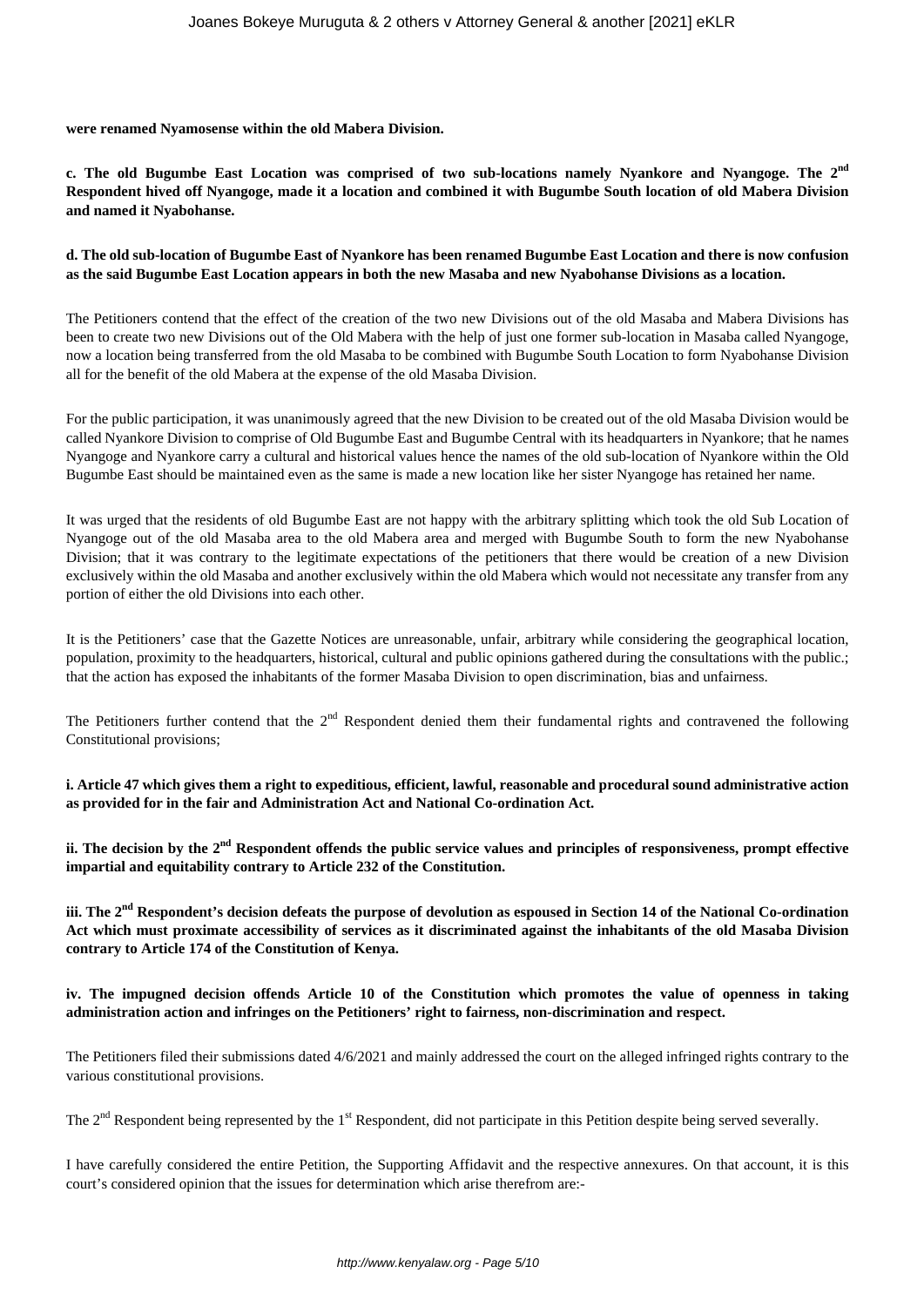**a) Who has the constitutional and statutory mandate to establish and determine the location of a sub-county headquarters"**

**b) Was the constitutional requirement for public participation complied with and taken into account in making the decision by the National Government to establish and gazette the sub-counties in Gazette No. 9587 of 20/11/2020 as corrected in corrigenda appearing in Gazette Notice Number 4724 of 27/11/2020.;**

#### **c) Whether the orders sought can be granted.**

The National Government and Co-ordination Act, 2013 was enacted by Parliament to establish administrative and institutional framework for co-ordination of national government functions at both the national and County Government levels of governance and to give effect to Articles 131 (1) (b) and 132 (3) (b) of the Constitution.

On who has the constitutional and statutory mandate to establish and determine the location of county sub-headquarters, **Section 14** of the National Government and Co-ordination Act, 2013 offers guidance. It provides:-

#### **"The Cabinet Secretary with the approval of the President and by a notice in the Gazette, establish national government service delivery co-ordination units."**

It therefore follows that the establishment of County and Sub - County headquarters is a function of the National Government.

The importance of establishment of such administrative units is well captured under **Section 14 (3)** of the aforementioned Act as follows:-

## **"Where a county government has not decentralised its units pursuant to Section 48 (1) of the County Government Act, 2012, the National Government may, where necessary, establish its own service delivery co-ordination units for purposes of co-ordination of national government functions."**

The National Government through the 2<sup>nd</sup> Respondent in performing its mandate under the National Government and Co-ordination Act, 2013 does not operate in a vacuum. **Section 4** of the National Government and Co-ordination Act, guides them as follows:-

### **"In fulfilling its mandate, the National Government shall act in accordance with the national values and principles of the Constitution in particular, those set out in Articles 10, 189, 201 (d) and 232."**

That being settled, that the  $2<sup>nd</sup>$  Respondent in consultation with the national government has the mandate to establish the administrative units at the County level.

The next issue to be determined is whether the views made during the public participation were taken into account before making the impugned decision.

Public participation is categorised as one of the national values and principles which binds all state organs, state and public officers in discharging their mandate. Article 10 of the Constitution provides:-

#### **10. (1) The national values and principles of governance in this Article**

### **bind all State organs, State officers, public officers and all**

**persons whenever any of them—** 

#### **(***a***) applies or interprets this Constitution;**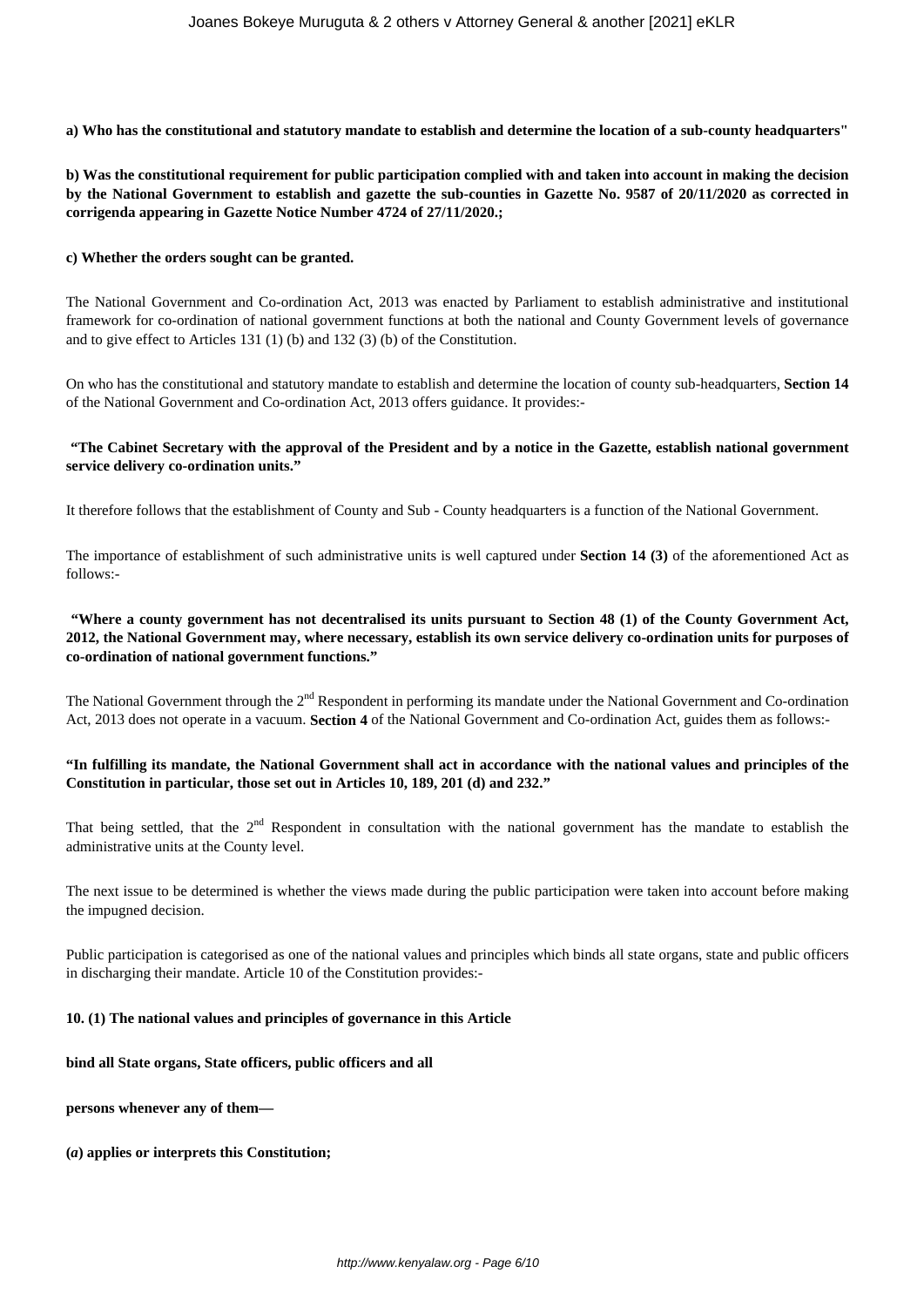#### **(***b***) enacts, applies or interprets any law; or**

#### **(***c***) makes or implements public policy decisions.**

**Sub Article 2 (a), (b) and (c)** of the aforementioned Article provides for the national principles and values of governance as follows:-

#### **1. patriotism, national unity, sharing and devolution of power, the rule of law, democracy and participation of the people;**

**2. human dignity, equity, social justice, inclusiveness, equality, human rights, non-discrimination and protection of the marginalised;** 

#### **3. good governance, integrity, transparency and accountability;**

**Article 189 (1)** of the Constitution provides *inter alia that*:

"**The Government at either level shall— (a) perform its functions, and exercise its powers, in a manner that respects the functional and institutional integrity of government at the other level, and respects the constitutional status and institutions of government at the other level and, in the case of county government, within the county level."**

**Section 87 of the County Government Act** details the extent of public participation in governance at the County Government level. One of the values to be considered is: -

### **(c) protection and promotion of the interest and rights of minorities, marginalized groups and communities and their access to relevant information.**

The above provisions are in tandem, that public participation is paramount before the making of any administrative decision by either state or public officers which decision is likely to significantly impact and affect the citizens.

**In Kiambu County Government & 3 Others v Robert N. Gakuru & Others [2017] eKLR** the Court of Appeal stated that:-

**"…The issue of public participation is of immense significance considering the primacy it has been given in the supreme law of this country and in relevant statutes relating to institutions that touch on the lives of the people. The Constitution in Article 10 which binds all state organs, state officers, public officers and all persons in the discharge of public functions, highlights public participation as one of the ideals and aspirations of our democratic nation....** *The bottom line is that public participation must include and be seen to include the dissemination of information, invitation to participate in the process and consultation on the legislation."*

The agitation for the creation of new administrative units begun in the year 2009 and thereafter a comprehensive meeting was held on 30/7/2013 in the Chief's Office at Nyakore and the main agenda being the sub-divisions of Bugumbe East Location. The proposal being that the Bugumbe East Location be divided into two locations and four sub locations as follows: -

### **i. Bugumbe East Location to be comprised of Nyangoge and Nyabirongo sub – locations.**

### **ii. Nyankore Location to be comprised of Nyakore and Muchebe sub – locations.**

Thereafter, a meeting was held in the year 2014 in which a Memorandum dated 15/2/2014 was sent and addressed to the Cabinet Secretary in the office of the President appealing for the creation of Mabera District in Migori County. Subsequently, another meeting was held in the year 2015 and a Memorandum dated  $21/8/2015$  was addressed to the office of the  $2<sup>nd</sup>$  Respondent with their attached proposal as a follow up of their earlier letter.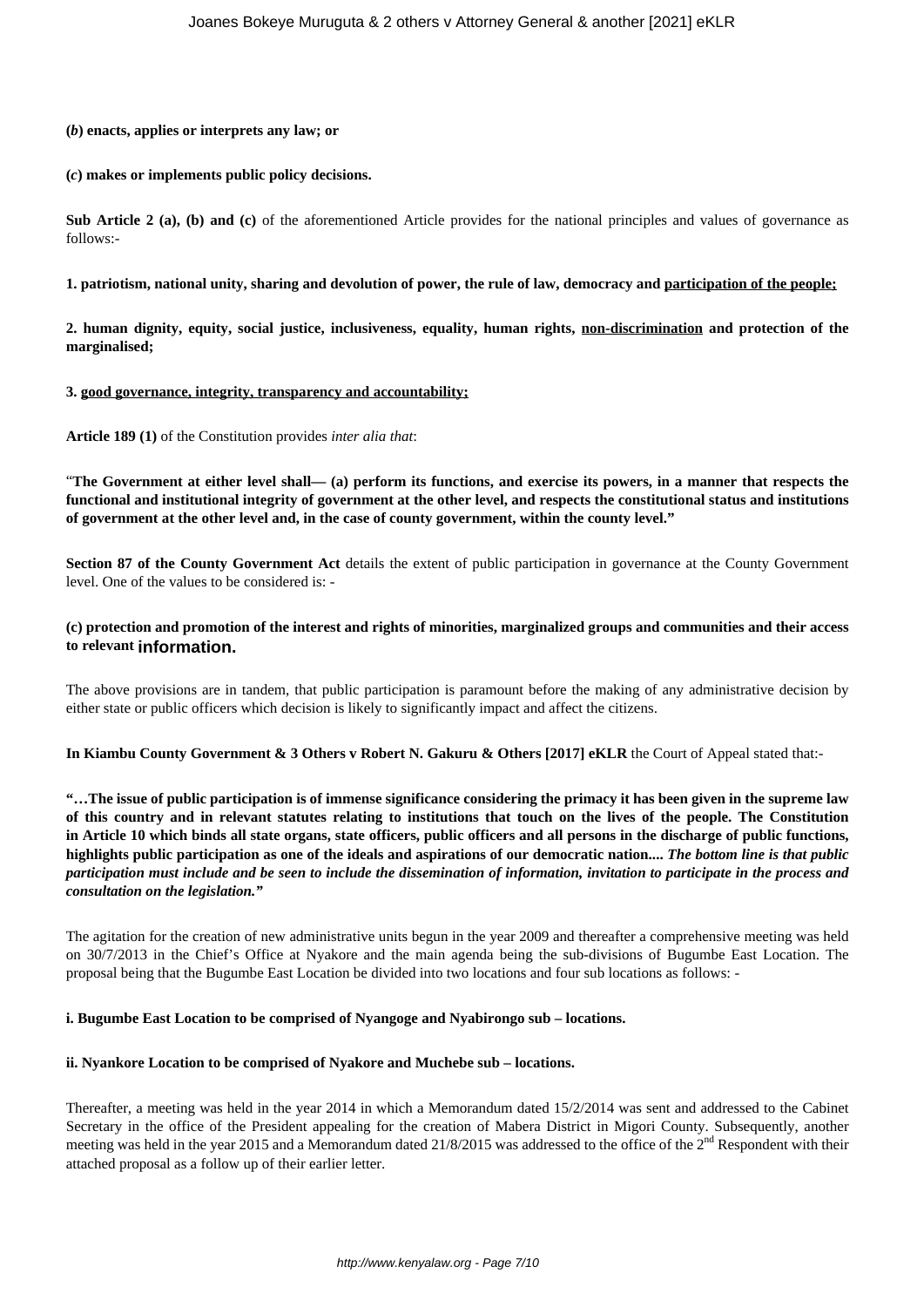The Petitioners' case is not hinged on the fact that there was no adequate public participation prior to the publishing of the Gazette Notices. The documents presented by the Petitioners are indicative that there was public participation in making the proposals on creation of the new administrative units. Rather, the case of the Petitioners is that their views were not take into account by the  $2<sup>nd</sup>$ Respondent. The essence of Public participation was aptly captured in the case of **Poverty Alleviation Network & Others =vs= President of South Africa and 19 Others CCT86/2006 (2010**) ZACCJ as follows:

### **"….engagement with the public is essential. Public participation informs the public of what is to be expected. It allows for the community to express concerns, fears and even to make demands. In any democratic state, participation is integral to its legitimacy. When a decision is made within and consulting the parties, the result can never be an informed decision."**

As demonstrated in their pleadings, the actions by the 2<sup>nd</sup> Respondents favored the residents of the Old Mabera Division at the expense of the residents of the old Masaba region and hence the actions were discriminatory contrary to Article 27 of the Constitution. Their legitimate expectations was that there would have been a creation of new Divisions within the old Masaba and Mabera regions to avoid transfer of any portion of either old Divisions into each other.

In particular, the Petitioners contended that out of the public participation forums, it was concluded that the new Division to be created out of the old Masaba region would be called Nyankore Division with its headquarters at Nyankore. This summon was so significant to the Petitioners and the residents of old Bugumbe East because the name Nyankore bears a significant cultural and historical value to them. Instead, the  $2<sup>nd</sup>$  Respondent demonstrated open bias in having the residents in Masaba to retain their name Nyangoge which also has a cultural significant value to them. The said Nyankore has now lost its identity as in its place, is now a location called Bugumbe East which is shown to fall both under the existing Masaba and new Nyabohanse Divisions. The acts of the 2<sup>nd</sup> Respondent were discriminating to the petitioners. The above actions breached the petitioners rights to practice their culture a guaranteed under Articles 11 and 44 (1) of the Constitution.

It is the Petitioners' further contention that out of the old Mabera Division, it was agreed that it would produce one new Division to be named Nyamosense. Instead, 2<sup>nd</sup> Respondent created an extra new Division named Nyabohanse out of the old Mabera Division see pages 38 of petition. The net effect being the old Masaba remains unsplit with a population of over 30,000 inhabitants while the new divisions retain populations which are unproportional to the new Masaba Division. The other effect of the actions of the 2<sup>nd</sup> Respondent, would force the inhabitants of the Old Bugumbe East to travel long distances to access services to the new Nyabohanse Division. This denial of services contravenes Article 6 of the Constitution which guarantees access to services for all Kenyans.

In **Kenya National Chambers of Commerce and Industry (Kilifi Chapter) v County Government of Kilifi & 3 others [2021] eKLR** the court observed the significance and importance of taking into account the views of the public by administrative authorities as follows: -

**"That being the case public participation is not a mere cosmetic venture or a public relations gimmick. Whereas it is not to be expected that administrative authorities would at all times be beholden to the public in a manner which enslaves such authorities to the public, to contend that public views ought not to count at all in making a decision to draft a Valuation Roll that touches on their property and other rights would be to negate the spirit of public participation as enshrined in the Constitution and the Fair Administrative Action Act, 2015. In my view, public views ought to be considered in the decisionmaking process and as far as possible the product of the legislature ought to be a true reflection of the public participation so that the end product bears the seal of approval of the public. That is the only way the end product can be said to be owned by the public."**

**Section 4 of the Fair Administrative Action Act as read together with Article 47 of the Constitution**, provides for the entitlement of every Kenyan to administrative action that is **expeditious, efficient,** *lawful,* **reasonable and procedurally fair**. It further provides that every person is entitled to be given written reasons for any administrative action taken against them, the information, material and evidence to be relied upon to reach the decision. It is also incumbent upon the administrator to give the person prior and adequate notice of the nature and reasons for the proposed administrative action and at the same time, be given an opportunity to be heard and make representations.

It is my view that although the  $2<sup>nd</sup>$  Respondent rightly ensured that there was adequate public participation, did not take into account the views of the local people who would be directly affected by his decisions before gazettement of the new administrative boundaries were made. The contributions of the Petitioners and the people of the old Masaba Division were taken as pedestrian,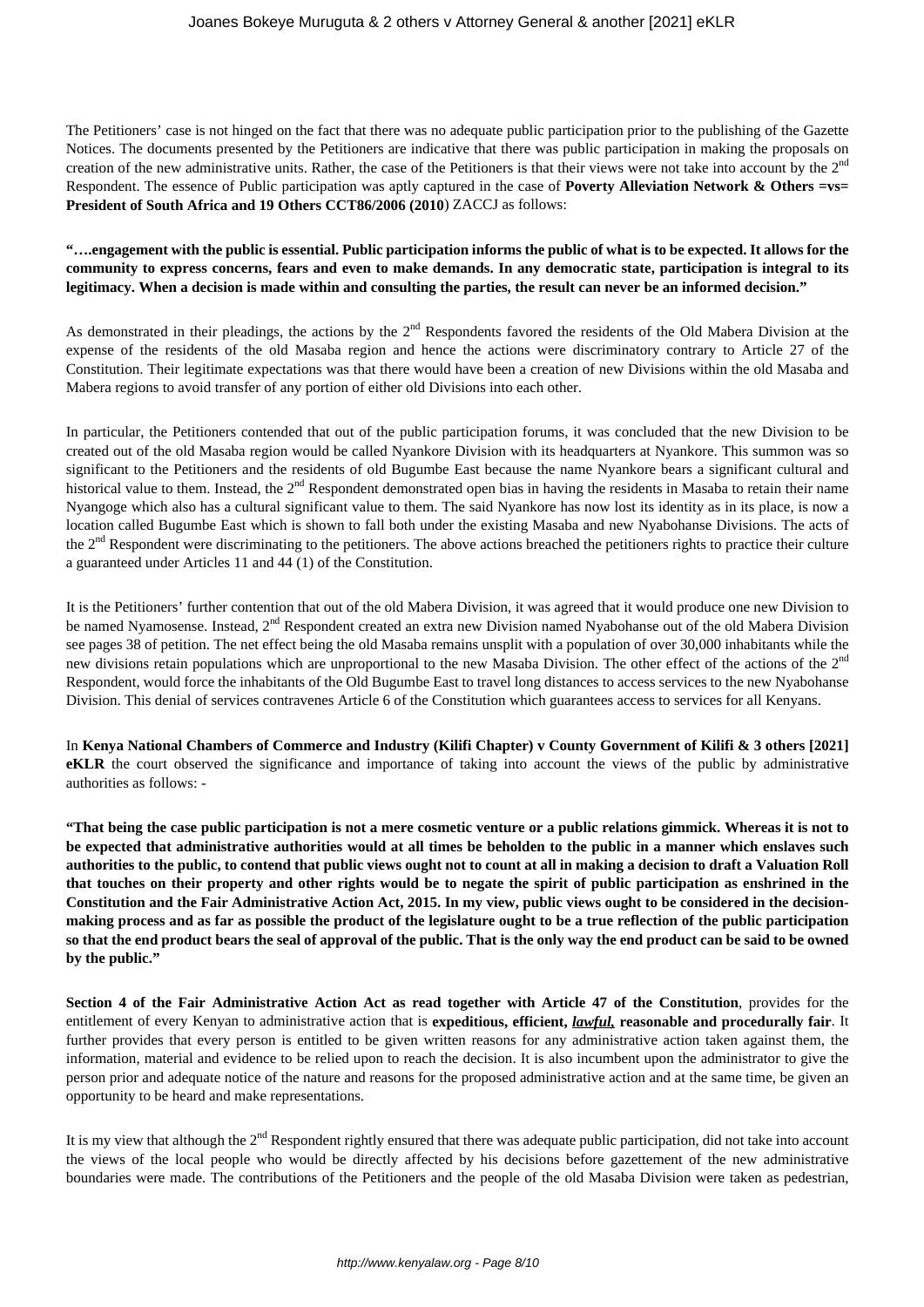thereby, making a mockery of the fundamental principles of public participation espoused under Article 10 of the Constitution and the right to Fair Administrative Action under Article 47 of the Constitution. The legitimate expectations of the Petitioners was that in rejecting their proposals, the  $2<sup>nd</sup>$  Respondent would have at least attempted to explain to them how it came up with the impugned Gazette Notice. It did not. In **the Gakuru case (supra**) the Court of Appeal relied on the decision of Sachs J. in **Marajong Demarcation Forum & others =vs= President of the Republic of South Africa** where the Judge emphasized the need for the decision making body to give reasons in the event the view of the people were not taken into account:-

**"……... In my view, then, it was constitutionally incumbent on the legislature to communicate and explain to the community the fact of and the reasons for the complete deviation from what the community had been led to believe was to be the fruit of the earlier consultation and to pay serious attention to the community's response…."** 

In conclusion, I make the finding, that although there was adequate public participation, the  $2<sup>nd</sup>$  Respondent did not take into account the views of the residents of the old Masaba Division to their detriment without advancing any reasons. The Respondent's actions were biased; discriminatory and breached the petitioners' legitimate expectations. There being no counter arguments against this Petition, the Petitioners are entitled to the orders sought in the petition as follows:-

**i. A declaration is hereby made that the decision, action made by the Cabinet Secretary vide Gazette Notice No. 9587 on 20th November 2020 as corrected in corrigenda appearing in Gazette Notice Number 4724 of 27th November 2020 and all other directive and/or pronouncements thereto are unlawful and unconstitutional and in violation of Articles 1, 2, 6, 10, 11, 19, 20, 21, 24, 27, 44, 45, 47, 73, 153, 154, 174 and 232 of the Constitution respecting creation of new Divisions of Nyamohanse and Nyamosense.** 

**ii. A declaration is hereby made that the direction and or actions by the Cabinet Secretary Interior and Co-ordination of National Government vide Gazette Notice No. 9587 of 20th November 2020 and corrigenda appearing in Gazette Notice 4724 in Vol. CXXII No. 207 of 27th November 2020 and all other directives thereto have discriminated against the residents of Old Masaba Division more especially its old Bugumbe East Location and more especially the Residents of the Old Nyangonge sub location now new Nyangonge Location.** 

**iii. A Judicial Review Order of Certiorari is hereby issued bringing into this court and removing for the purposes of quashing the entire decision and or action of the Cabinet Secretary for Interior vide Gazette Notice No. 9587 and corrigenda aforementioned above as respecting the creation of new Divisions Nyamohanse and Nyamosense out of the Old Masaba and Mabera Divisions.** 

**iv. A Judicial Review Order of Prohibition is hereby issued restraining the 2nd Respondent from implementing his decision creating two new divisions as disclosed vide Gazette Notice Number 9587 of 20th November 2020 and corrigenda No. Gazette Notice 4724 in Gazette Notice Vol. CXXII No. 207 of 27th November 2020 or any directive in furtherance of such decision creating Divisions Nyamohanse and Nyamosense out of the Old Masaba and Mabera Divisions.**

**v. A Judicial Review Order of Mandamus is hereby issued compelling the 2nd Respondent to perform its Constitutional, and Statutory duty in relation to Division of the Old Masaba and old Mabera Divisions of Migori County as was agreed and legitimately expected.** 

Since the matter involves public interest, there shall be no orders as to costs.

# **DATED, SIGNED AND DELIVERED AT MIGORI THIS 8TH DAY OF DECEMBER 2021**

## **R. WENDOH**

### **JUDGE**

**Ruling delivered in the presence of;**